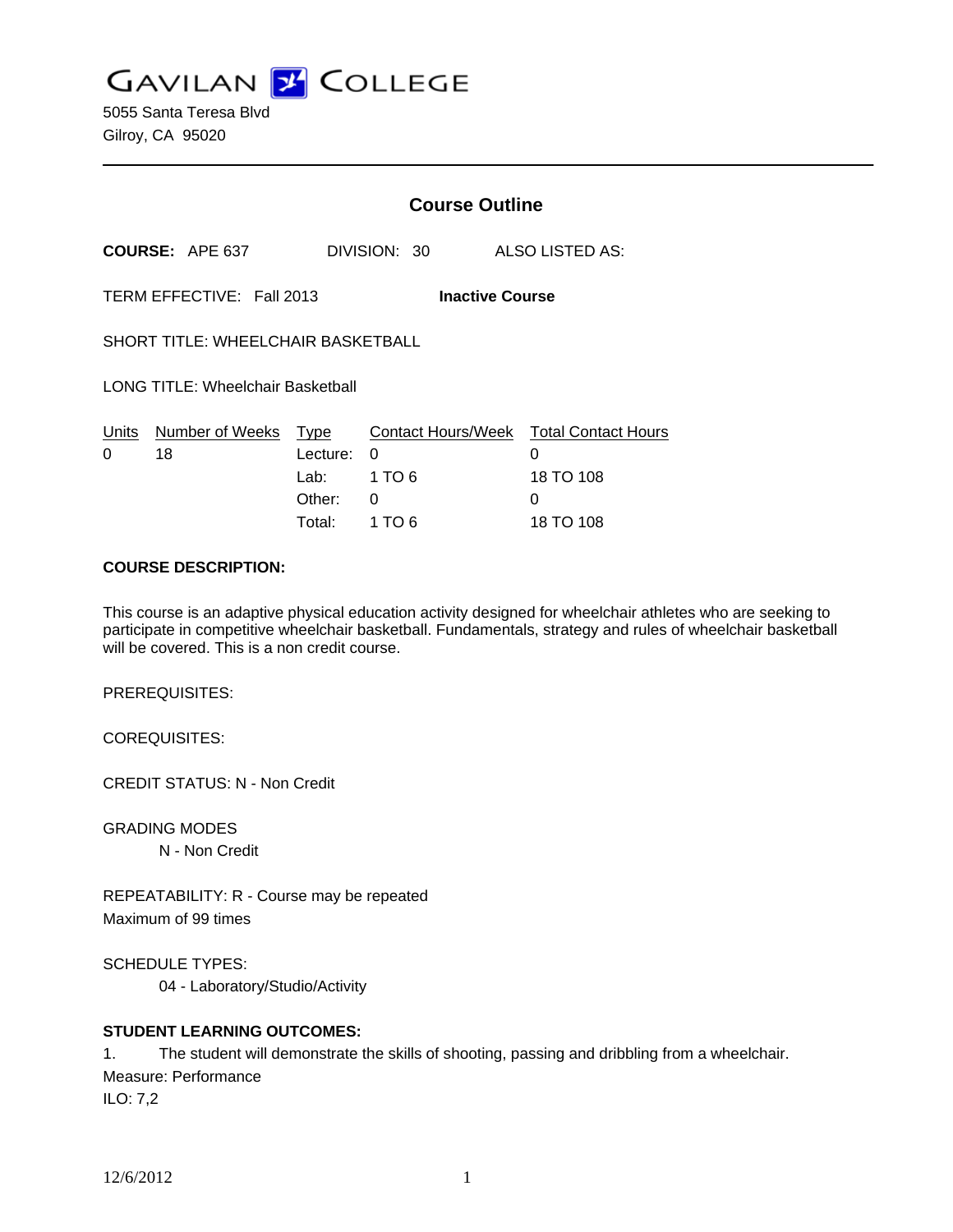2. The student will demonstrate two different dribbling, passing, and shooting techniques used to advance the ball up the court and score from a wheelchair.

Measure: Demonstration, performance ILO: 7,2,1

3. The student will explain the proper mechanics for screening, rebounding and the defensive position from a wheelchair.

Measure: Demonstration, oral report, role playing

ILO: 7,1,2,

4. The student will describe the general strategies and rules involved in the game of wheelchair basketball.

Measure: Performance exam, discussion

ILO: 2,7,1

# **CONTENT, STUDENT PERFORMANCE OBJECTIVES, OUT-OF-CLASS ASSIGNMENTS**

Inactive Course: 11/26/2012

4.5-9 Hours

Course description, overview, and methods of evaluation. Discuss the fundamental skills, basic rules, and concepts of the game of wheelchair basketball. Equipment, conditioning and stretching for wheelchair basketball will be discussed. Introduce stretching and warm-up exercises appropriate for wheelchair basketball. Discuss the importance of proper warm-up and lead students in warm-up exercises at the beginning of each class. Students who repeat the class will be provided with opportunities to lead and demonstrate.

SPO: Students will demonstrate the correct methods of stretching and participate in conditioning skills for wheelchair basketball.

# 4.5-9 Hours

Warm-up and stretching exercises. Explain and demonstrate the different ways of dribbling the ball up the court utilizing each hand. This would include cross-over, stop and go, and reverse spin type of manuevers. Describe and practice the most common types of passes in wheelchair basketball such as the chest, bounce, hook, two-hand overhead, and baseball pass. Introduce the jump stop and stride stop and the different types of pivots involved in wheelchair basketball, such as the left and right reverse pivots and the right and left front pivots. Provide opportunities for students to practice these skills by incorporating dribbling, stopping, pivoting, and passing skills into one drill.

SPO: At least two types of dribbling, passing, stopping, and pivoting methods will be demonstrated by the student. They will explain when and why these skills would be used.

### 4.5-9 Hours

Warm-up and stretching exercises. Fundamentals of offensive guard play including the essential fundamentals of dribbling, passing, shooting, rebounding, cutting and faking will be presented. The fundamentals of offensive forward and post play will be discussed, such as creating a lead, one on one from the wing and high post areas, passing, screening, low, mid, and high post moves, rebounding, shooting, and moving without the ball. Lecture, discussion, film, and guided practice will be provided to assist in learning each of these skills. Students who repeat the class will become more proficient in these skills through repetition of the drills in this course. They will become more proficient in executing advanced moves from the forward and post positions.

SPO: Students will explain and then demonstrate basic offensive guard fundamentals. They will also describe and demonstate fundamental offensive forward and post play.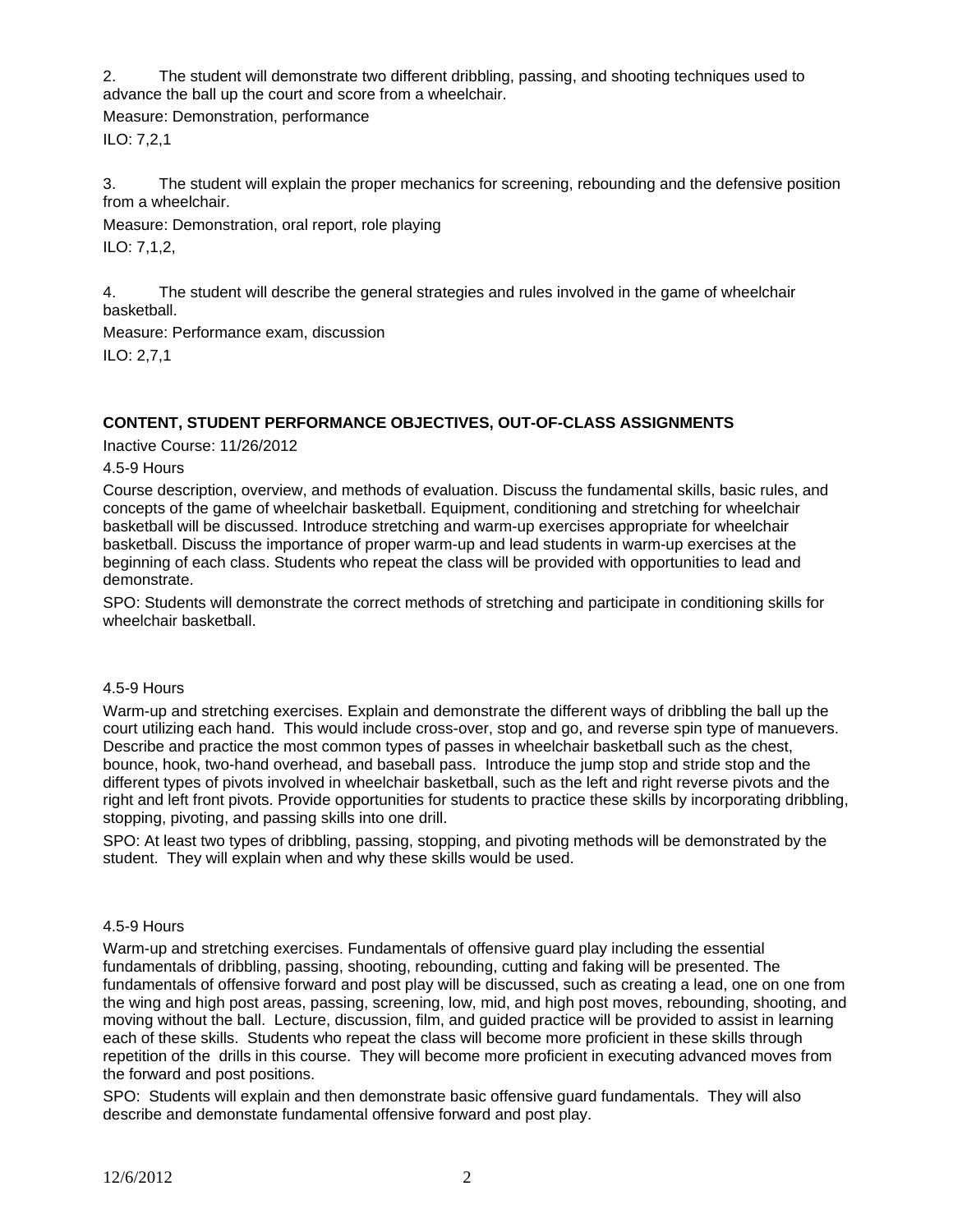### 4.5-9 Hours

Warm-up and stretching exercises. Explain and demonstrate proper blocking out and rebounding techniques. Practice opportunities will be provided, incorporating offensive players vs. the defense. Introduce students to the concepts and theories behind fastbreak basketball. Incorporate the 3 on 1, 3 on 2, and 2 on 1 fastbreak drills into the lessons. This will allow students to practice all the skills learned to date. Introduce students to the various cuts and screens imployed in 3 on 3 half court games. Teach defenders the concepts of wheeling through and switching screens on offense. As necessary, discuss the rules of the game. Divide into three player teams and provide opportunites for students to practice these skills.

SPO: The correct blocking out and rebounding techniques will be demonstrated.

Students will participate in various fastbreak drills where they will demonstrate all the skills learned to date. Cuts and screens and how to defend against them will be discussed and demonstrated.

## 4.5-9 Hours

Warm-up and stretching exercises, and fastbreak drills. Introduce the concepts, strategies, and theories behind playing zone defenses, such as the 2-3, 1-2-2, 1-3-1, and 3-2. Discuss and demonstrate proper positioning and rebounding responsibilities. Divide students into three to five person teams and have both teams play various zone defenses while playing full court. Provide practice opportunities for students to incorporate all the skills leaned into half court and full court game play. This may include a variety of tournaments, specifically the annual Wheelchair X Games.

SPO: Students will explain and demonstrate the defensive responsibilities of each defender within the zone. They will participate in game play where they will demonstrate all the skills presented in class.

#### 2 Hours

Students who repeat the class will have the opportunity to improve their technique. Skills or proficiencies are enhanced by supervised repetiton and practice within class periods.

### **METHODS OF INSTRUCTION:**

Lecture, demonstration, guided practice, video, and group discussions.

### **METHODS OF EVALUATION:**

CATEGORY 1 - The types of writing assignments required: Percent range of total grade: 0 % to 0 %

CATEGORY 2 - The problem-solving assignments required: Percent range of total grade: 0 % to 0 %

CATEGORY 3 - The types of skill demonstrations required: Percent range of total grade: 100 % to 100 % Class Performance/s Performance Exams

CATEGORY 4 - The types of objective examinations used in the course: Percent range of total grade: 0 % to 0 %

CATEGORY 5 - Any other methods of evaluation: